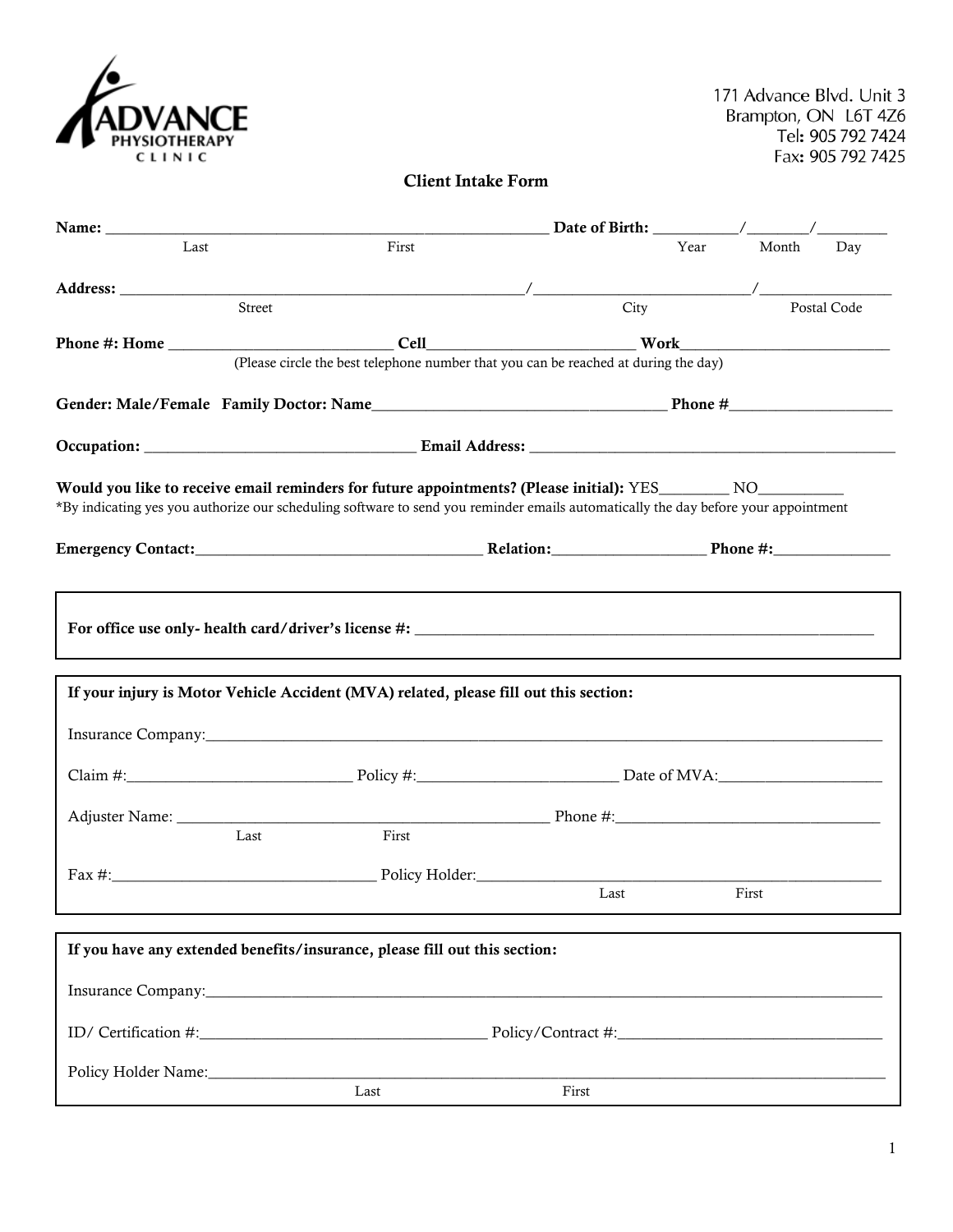

171 Advance Blvd, Unit 3 Brampton, ON 16T 476 Tel: 905 792 7424 Fax: 905 792 7425

#### **Medical History for (name):\_\_\_\_\_\_\_\_\_\_\_\_\_\_\_\_\_\_\_\_\_\_\_\_\_\_\_\_\_\_\_\_\_\_\_\_\_\_\_\_ Please check the boxes to indicate any condition(s) you have experienced or are experiencing: CARDIOVASCULAR:** High blood pressure  $\Box$  Low blood pressure  $\Box$  Congenital heart defects  $\Box$  Congestive heart failure Heart disease □ Heart attack - Date: Stroke/CVA - Date:\_\_\_\_\_\_\_\_\_\_\_\_\_\_\_\_\_\_\_ Anemia  $\Box$  Bleeding disorders □ Blood clots Phlebitis □ Varicose veins  $\Box$  Pacemaker or similar device  $\Box$  Other: **BONE HEALTH** □ Osteoporosis Osteopenia Arthritis □ Scoliosis Disc herniation Bone disease Spinal conditions  $\Box$  Fractures (if yes, please describe in the space below): \_\_\_\_\_\_\_\_\_\_\_\_\_\_\_\_\_\_\_\_\_\_\_\_\_\_\_\_\_\_ \_\_\_\_\_\_\_\_\_\_\_\_\_\_\_\_\_\_\_\_\_\_\_\_\_\_\_\_\_\_ \_\_\_\_\_\_\_\_\_\_\_\_\_\_\_\_\_\_\_\_\_\_\_\_\_\_\_\_\_\_ **RESPIRATORY** Asthma □ Chronic cough Bronchitis Emphysema □ Shortness of breath Other: \_\_\_\_\_\_\_\_\_\_\_\_\_\_\_\_\_\_\_\_ **INFECTIONS/DISEASES** AIDS/HIV **E** Hepatitis Herpes **Tuberculosis**  $\Box$  Influenza (flu)  $\Box$  Other: **HEAD/NECK** Concussion  $\Box$  Traumatic brain injury □ Dizziness  $\Box$  Fainting Nausea Headaches Migraines Whiplash injury Vertigo Double vision **Blurry vision**  Vision loss (please circle if you wear the following): - Glasses/ contacts Glaucoma □ Hearing loss  $\Box$  Ear conditions **FOR WOMEN: Are you currently pregnant?** Yes -  $\#$  of weeks:  $\Box$  No **OTHER**  $\Box$  Back pain Chest pain Depression Anxiety disorder Chronic fatigue Chronic pain Cancer Diabetes  $\Box$  Hernia Jaundice Ulcers Kidney disease □ Liver disease □ Thyroid disease □ Seizures/ convulsions Epilepsy  $\Box$  Swelling of hands and feet Drug abuse  $\Box$  Skin conditions Easily bruised **Please list any other medical conditions you may have not listed above:** \_\_\_\_\_\_\_\_\_\_\_\_\_\_\_\_\_\_\_\_\_\_\_\_\_\_\_\_\_\_\_ \_\_\_\_\_\_\_\_\_\_\_\_\_\_\_\_\_\_\_\_\_\_\_\_\_\_\_\_\_\_\_ List any surgeries you have had:  $\_$  ,  $\_$  ,  $\_$  ,  $\_$  ,  $\_$  ,  $\_$  ,  $\_$  ,  $\_$  ,  $\_$  ,  $\_$  ,  $\_$  ,  $\_$  ,  $\_$  ,  $\_$  ,  $\_$  ,  $\_$  ,  $\_$  ,  $\_$  ,  $\_$  ,  $\_$  ,  $\_$  ,  $\_$  ,  $\_$  ,  $\_$  ,  $\_$  ,  $\_$  ,  $\_$  ,  $\_$  ,  $\_$  ,  $\_$  ,  $\_$  ,  $\_$  ,  $\_$  ,  $\_$  ,  $\_$  ,  $\_$  ,  $\_$  ,  $\_$  ,  $\_$  ,  $\_$  ,  $\_$  ,  $\_$  ,  $\_$  ,  $\_$  ,  $\_$  ,  $\_$  ,  $\_$  ,  $\_$  ,  $\_$  ,  $\_$  ,  $\_$  ,  $\_$  ,  $\_$  ,  $\_$  ,  $\_$  ,  $\_$  ,  $\_$  ,  $\_$  ,  $\_$  ,  $\_$  ,  $\_$  ,  $\_$  ,  $\_$  ,  $\_$  ,  $\_$  ,  $\_$  ,  $\_$  ,  $\_$  ,  $\_$  ,  $\_$  ,  $\_$  ,  $\_$  ,  $\_$  ,  $\_$  , Do you have any metal/foreign objects implants (please circle)? **YES** (where:\_\_\_\_\_\_\_\_\_\_\_\_\_\_\_\_\_\_\_\_\_\_\_\_\_\_\_\_\_\_\_\_\_) **NO**

 $\_$  ,  $\_$  ,  $\_$  ,  $\_$  ,  $\_$  ,  $\_$  ,  $\_$  ,  $\_$  ,  $\_$  ,  $\_$  ,  $\_$  ,  $\_$  ,  $\_$  ,  $\_$  ,  $\_$  ,  $\_$  ,  $\_$  ,  $\_$  ,  $\_$  ,  $\_$  ,  $\_$  ,  $\_$  ,  $\_$  ,  $\_$  ,  $\_$  ,  $\_$  ,  $\_$  ,  $\_$  ,  $\_$  ,  $\_$  ,  $\_$  ,  $\_$  ,  $\_$  ,  $\_$  ,  $\_$  ,  $\_$  ,  $\_$  ,  $\_$  ,  $\_$  ,  $\_$  ,  $\_$  ,  $\_$  ,  $\_$  ,  $\_$  ,  $\_$  ,  $\_$  ,  $\_$  ,  $\_$  ,  $\_$  ,  $\_$  ,  $\_$  ,  $\_$  ,  $\_$  ,  $\_$  ,  $\_$  ,  $\_$  ,  $\_$  ,  $\_$  ,  $\_$  ,  $\_$  ,  $\_$  ,  $\_$  ,  $\_$  ,  $\_$  ,  $\_$  ,  $\_$  ,  $\_$  ,  $\_$  ,  $\_$  ,  $\_$  ,  $\_$  ,  $\_$  ,  $\_$  ,  $\_$  ,

List any medications you are currently taking: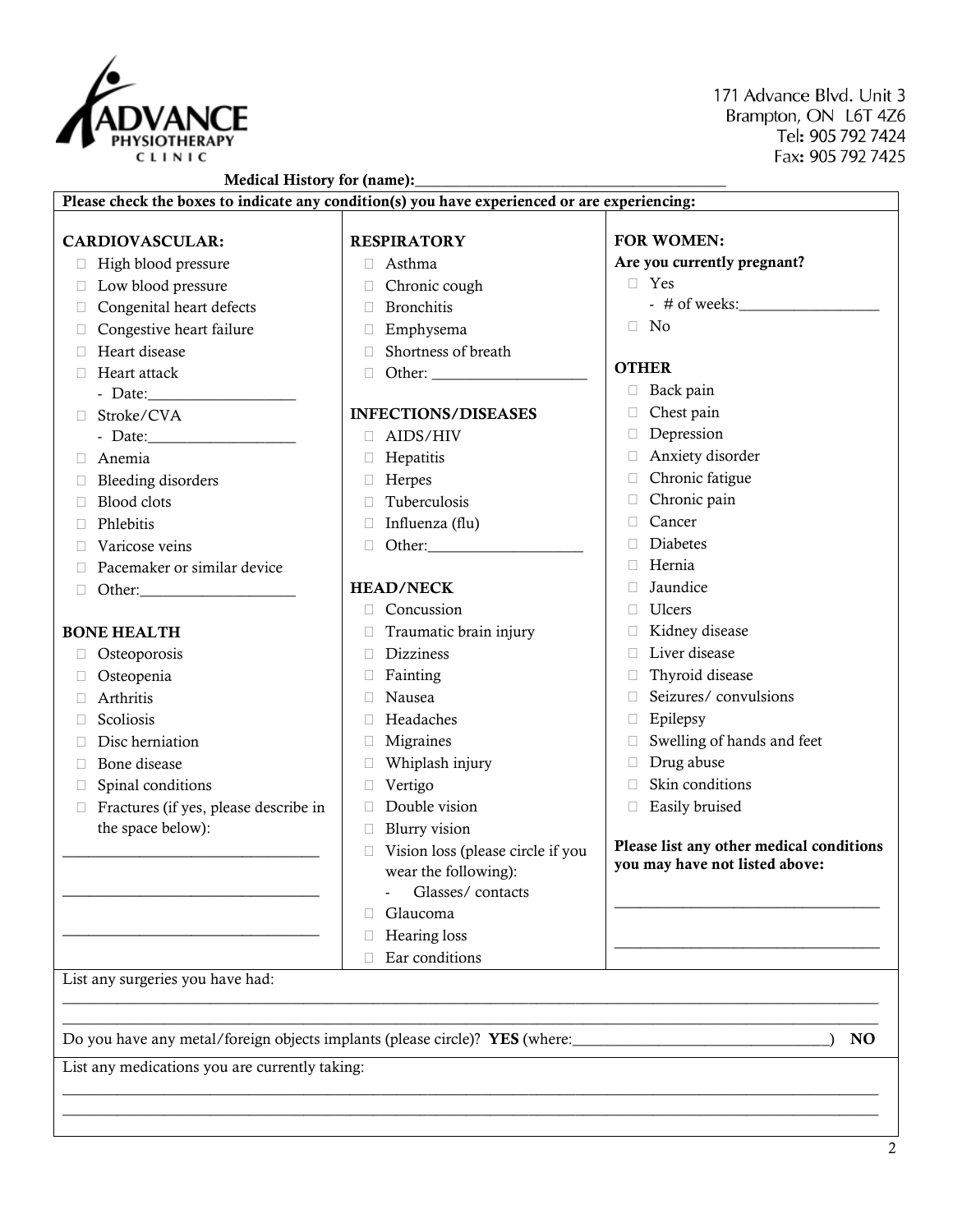

#### **Name:\_\_\_\_\_\_\_\_\_\_\_\_\_\_\_\_\_\_\_\_\_\_\_\_\_\_\_\_\_\_\_\_\_\_\_\_\_\_\_\_\_\_\_\_\_\_**

| List any allergies you have (seasonal, drug, food, material, etc.):                                                                  |  |  |  |  |  |
|--------------------------------------------------------------------------------------------------------------------------------------|--|--|--|--|--|
|                                                                                                                                      |  |  |  |  |  |
|                                                                                                                                      |  |  |  |  |  |
| Do you have an EpiPen? [ ] YES<br>] NO                                                                                               |  |  |  |  |  |
| Any significant weight changes in the last year?                                                                                     |  |  |  |  |  |
| 1bs<br>$\blacksquare$ $\blacksquare$                                                                                                 |  |  |  |  |  |
| Are you under the care of any other medical/healthcare provider or physician? [] YES<br>$\blacksquare$ $\blacksquare$ $\blacksquare$ |  |  |  |  |  |
| If yes, please list type of provider(s) and name(s):                                                                                 |  |  |  |  |  |
|                                                                                                                                      |  |  |  |  |  |
|                                                                                                                                      |  |  |  |  |  |
|                                                                                                                                      |  |  |  |  |  |
| Please list your reason(s) for coming to Advance Physiotherapy Clinic:                                                               |  |  |  |  |  |
|                                                                                                                                      |  |  |  |  |  |
|                                                                                                                                      |  |  |  |  |  |
|                                                                                                                                      |  |  |  |  |  |
| Have you had any special testing regarding your current condition (CT scan, MRI, X-ray, etc.)?: $\Box$ <b>YES</b><br> NO             |  |  |  |  |  |
| If yes, please list:                                                                                                                 |  |  |  |  |  |
|                                                                                                                                      |  |  |  |  |  |
|                                                                                                                                      |  |  |  |  |  |
| To the best of my knowledge, the information listed herein is correct. I understand that it is my responsibility to inform           |  |  |  |  |  |
| my therapist of any changes to my health that may arise in the future:                                                               |  |  |  |  |  |
|                                                                                                                                      |  |  |  |  |  |
|                                                                                                                                      |  |  |  |  |  |
|                                                                                                                                      |  |  |  |  |  |
|                                                                                                                                      |  |  |  |  |  |
| Client signature (parent/guardian if under 16 or substitute<br>Date signed                                                           |  |  |  |  |  |
| decision-maker)                                                                                                                      |  |  |  |  |  |
|                                                                                                                                      |  |  |  |  |  |
|                                                                                                                                      |  |  |  |  |  |
| Your privacy is of utmost importance to us. In order to communicate with your care team (which may include                           |  |  |  |  |  |
| healthcare providers, physicians, case managers, insurers, lawyers, etc.) and release and/or obtain your medical                     |  |  |  |  |  |
| documentation and records from/to your care team, we require your written consent. Your medical information is                       |  |  |  |  |  |
| strictly confidential and kept securely in electronic and hardcopy format.                                                           |  |  |  |  |  |
|                                                                                                                                      |  |  |  |  |  |
|                                                                                                                                      |  |  |  |  |  |
|                                                                                                                                      |  |  |  |  |  |
| $\mathbf{I},$                                                                                                                        |  |  |  |  |  |
| my care team and release/obtain my medical documentation and records from/to my care team in regards to my                           |  |  |  |  |  |
| treatment and health. I understand that I may revoke this consent at any time by notifying Advance Physiotherapy                     |  |  |  |  |  |
| Clinic:                                                                                                                              |  |  |  |  |  |
|                                                                                                                                      |  |  |  |  |  |
|                                                                                                                                      |  |  |  |  |  |
|                                                                                                                                      |  |  |  |  |  |

**\_\_\_\_\_\_\_\_\_\_\_\_\_\_\_\_\_\_\_\_\_\_\_\_\_\_\_\_\_\_\_\_\_\_\_\_\_\_\_\_\_\_\_\_\_** \_\_\_\_\_\_\_\_\_\_\_\_\_\_\_\_\_\_\_\_\_\_\_\_\_\_\_\_\_\_\_\_\_\_\_\_\_

Client signature (parent/guardian if under 16 or substitute Date signed decision-maker)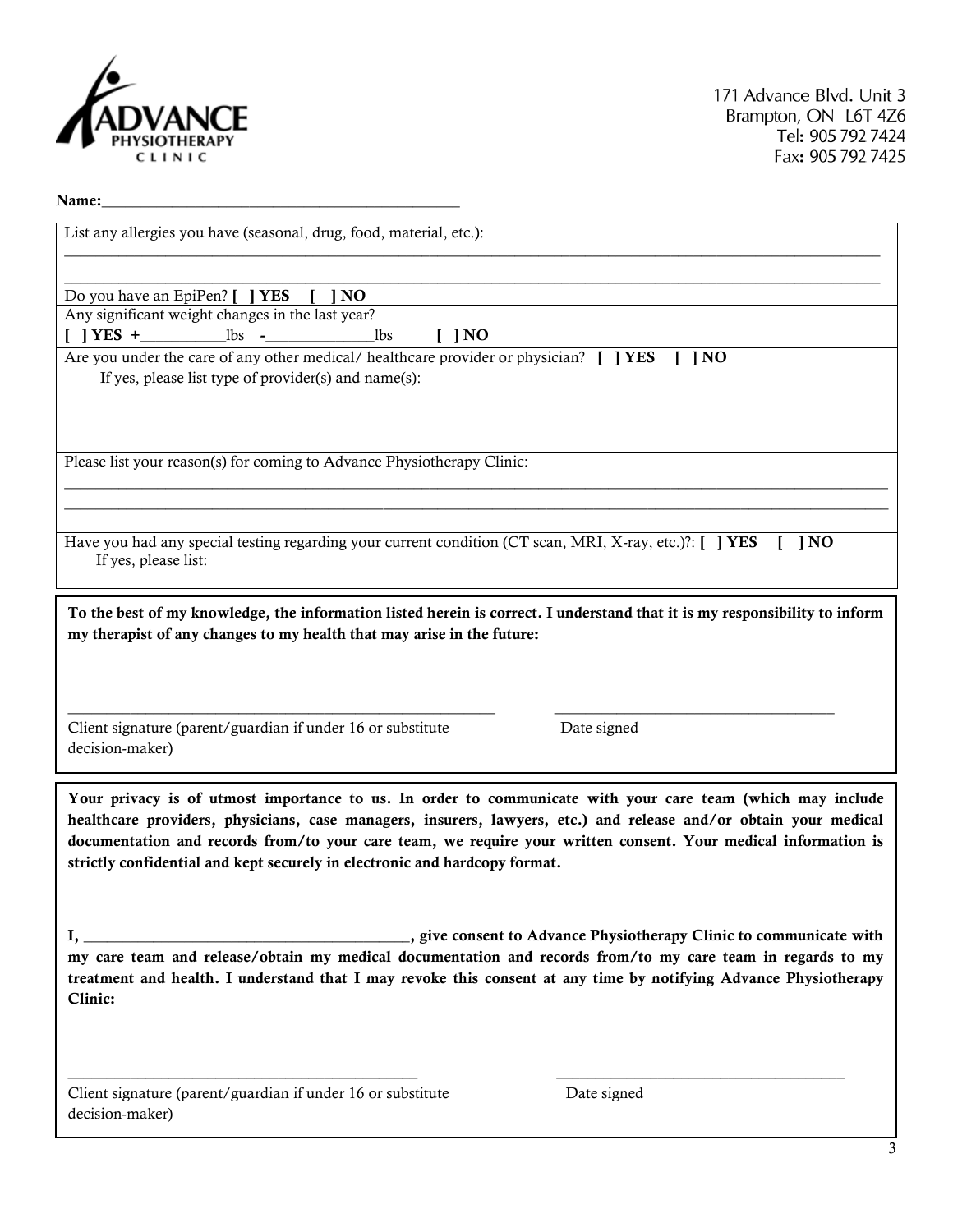

171 Advance Blvd. Unit 3 Brampton, ON 16T 4Z6 Tel: 905 792 7424 Fax: 905 792 7425

## **CONSENT TO PHYSIOTHERAPY**

I hereby request and consent to physiotherapy evaluation and treatment that falls under the scope of practice of the professionals treating me who are either employed by or contracted by Advance Physiotherapy Clinic.

I understand that physiotherapy may involve some undressing. I understand that at all times the therapist will abide by my wishes with regards to my comfort level of undress. I also understand that I can request an area not to be treated or exposed.

I have the right to decline treatment at any time. The therapist will explain your physiotherapy assessment findings and discuss treatment recommendations with you. Physiotherapy, as with any type of medical care, is the most effective if you participate according to the treatment plan agreed upon with your therapist. If at any time I have questions regarding treatment and services provided, I understand that I will speak to my therapist.

I understand that physiotherapy treatment may involve manual therapy, stretches, mobilization, strengthening exercises, cardiovascular training, and an individualized exercise program. Treatment may also include the application of topical pain relief gels/creams, therapeutic taping, heat, ice packs, electrical stimulation, laser and ultrasound. Depending on your condition, treatment may also include vestibular therapy and balance training. I understand that there may be potential risks associated with treatment. Potential risks include, but are not limited to, allergic reactions/skin rashes from topical creams, blistering, skin irritation, muscle soreness from stretches and resistance exercises, falls, dizziness, lightheadedness, loss of balance and/or an aggravation of symptoms. I understand that the risks are very minimal but may occur, and I will be able to discuss this and the nature of my treatment with my treatment provider. I will report immediately to my treatment provider if any side effects occur.

I have read, or have had read to me, the above consent. I have also had the opportunity to ask questions regarding its content, and by signing below I agree to the above named procedures. I intend for this consent form to cover treatment for my present condition, as well as all future conditions for which I may seek treatment. I acknowledge I have the right to withdraw this consent at any time by notifying professionals who are treating me and who are either employed by or contracted by Advance Physiotherapy Clinic.

The Health Information Custodian at Advance Physiotherapy Clinic is Marek Siekanowicz, Registered Physiotherapist.

**\_\_\_\_\_\_\_\_\_\_\_\_\_\_\_\_\_\_\_\_\_\_\_\_\_\_\_\_\_\_\_\_\_\_\_\_\_\_\_\_\_\_\_\_\_\_\_\_ \_\_\_\_\_\_\_\_\_\_\_\_\_\_\_\_\_\_\_\_\_\_\_\_\_\_\_\_\_\_\_\_\_\_\_**

**\_\_\_\_\_\_\_\_\_\_\_\_\_\_\_\_\_\_\_\_\_\_\_\_\_\_\_\_\_\_\_\_\_\_\_\_\_\_\_\_\_\_\_\_\_\_\_\_ \_\_\_\_\_\_\_\_\_\_\_\_\_\_\_\_\_\_\_\_\_\_\_\_\_\_\_\_\_\_\_\_\_\_**

**Client Name** Date **Date** 

**Client Signature (parent/guardian if under 16 or substitute decision-maker)**

**\_\_\_\_\_\_\_\_\_\_\_\_\_\_\_\_\_\_\_\_\_\_\_\_\_\_\_\_\_\_\_\_\_\_\_\_\_\_\_\_\_\_\_\_\_\_\_\_**

**Health Information Custodian Witness**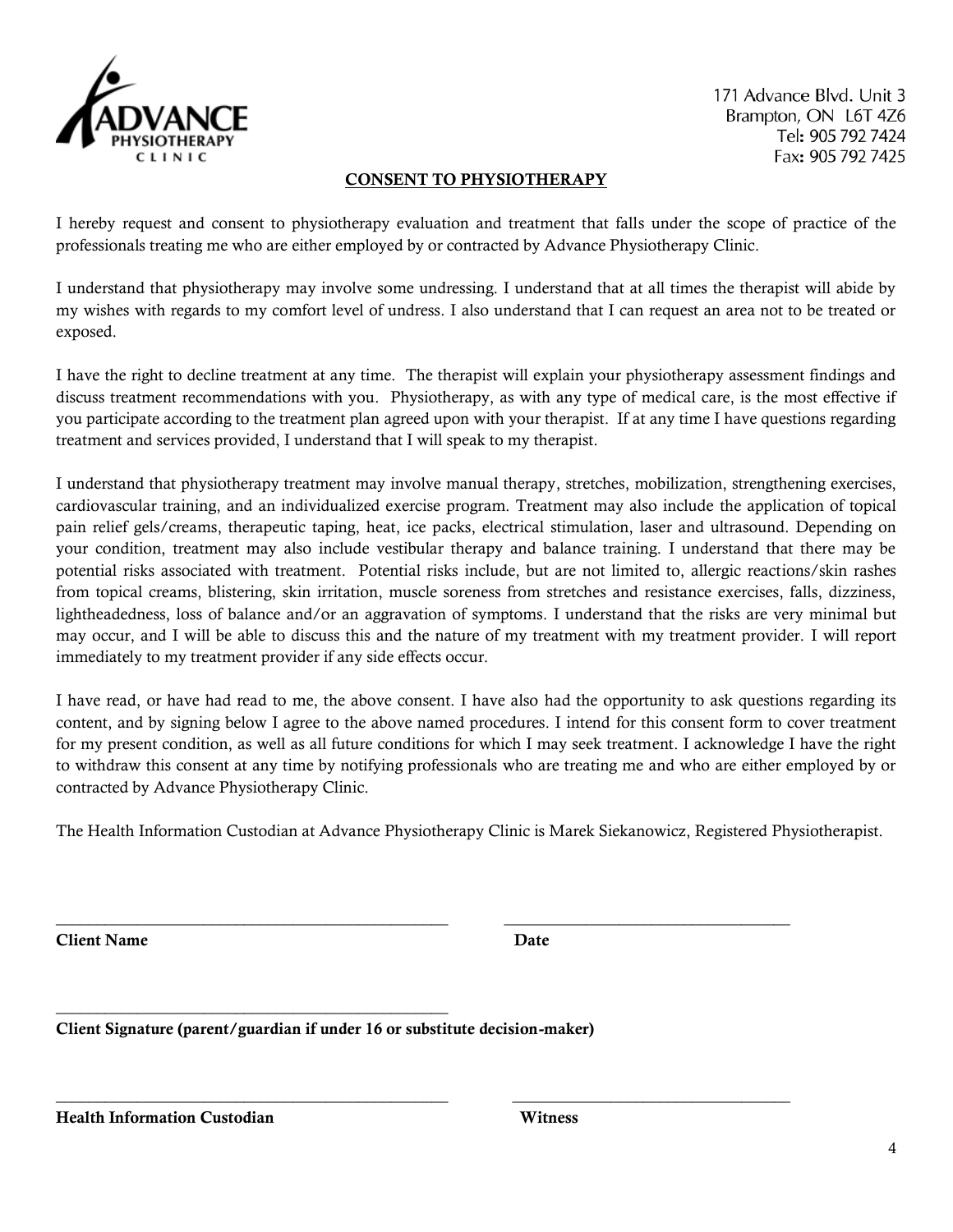

171 Advance Blvd. Unit 3 Brampton, ON 16T 476 Tel: 905 792 7424 Fax: 905 792 7425

#### **THERAPY SERVICES FEE SCHEDULE**

Thank you for choosing Advance Physiotherapy Clinic (APC) for your rehabilitation needs. Fees for physiotherapy and massage therapy services are based on guidelines developed by Ontario Physiotherapy Association (OPA), Registered Massage Therapy Association of Ontario (RMTAO), or Financial Services Commission of Ontario (FSCO).

#### **Private Clients:**

**Physiotherapy Assessment & Treatment: \$100.00-\$120.00 per session Physiotherapy Treatment (average 1 hour session): \$80.00-\$100.00 per session Therapeutic Massage (30 min): \$55.00 (HST included) Therapeutic Massage (45 min): \$82.50 (HST included)**

For clients with Extended Health Care (EHC) benefits, we are able to submit claims online if your policy allows for it. Should payment not be made to APC after online submission, clients are responsible for paying the outstanding amount to the clinic. If your policy does not allow online submission, we can assist you with submitting the claim manually and/or provide a receipt for you to submit to your EHC provider. Clients are responsible for paying any outstanding amount, including the difference if EHC insurance does not cover 100% of the claim.

#### **MVA (Motor Vehicle Accident) Clients:**

Treatments recommended and approved will be charged according to Financial Services Commission of Ontario's (FSCO) recommended fee schedule for services rendered to clients. Should you have Extended Health Care (EHC) benefits, all invoices for accident related healthcare services must be first submitted to your EHC provider prior to consideration by the auto-insurer. Should payment not be made to APC after submission, clients are responsible for paying the clinic any amount that was paid to the member by their EHC benefits for the claim. This will later be deducted from the invoices sent to the auto-insurer.

Should you obtain EHC benefits in the future as an MVA client, you are responsible for notifying our office and disclosing this information.

**I verify that I have read and understand the above and agree to the terms and conditions, and that all unpaid fees are my responsibility. In the event of non-payment by my insurer, I understand that I am personally responsible to Advance Physiotherapy Clinic for all fees incurred for my treatment(s).** 

**Client Name:**  $\blacksquare$ 

**Client Signature:** 

**\* Acceptable methods of payment include:** cash, cheque, debit card, or credit card (Visa, American Express, Interac or MasterCard)